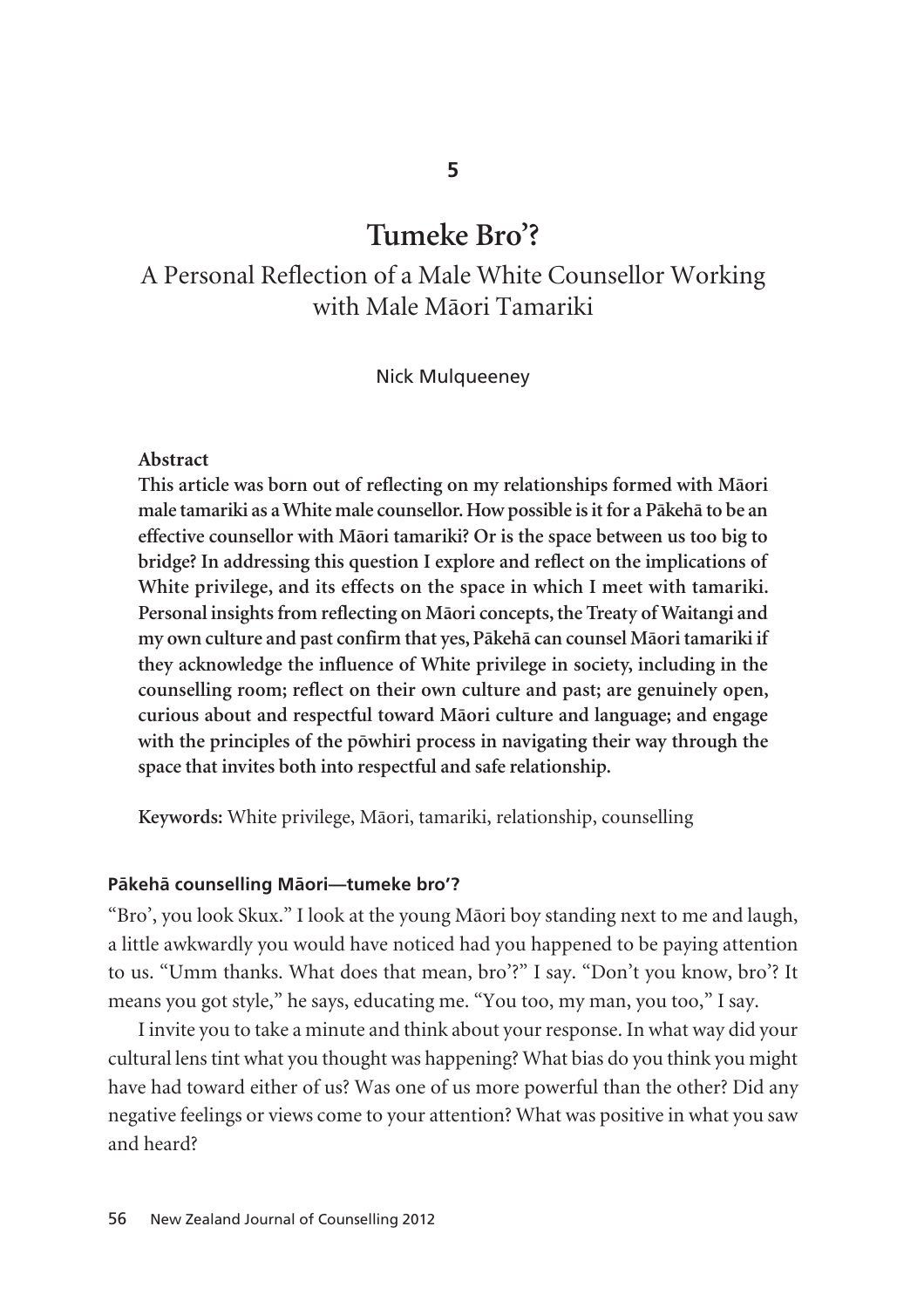Tumeke bro', or too much bro'? Is the space between us too big to bridge? I believe the answer is in the relationship (Durie, 2003), and that answer is no—the space between us is a space that invites each of us toward the other in unique ways. Durie (2003) and Drury (2007b) invite us to consider how aspects of the pöwhiri, the rituals of encounter, guide the ways in which we enter and negotiate this space.

In this article I reflect on my experience of counselling cross-culturally with Mäori tamariki (young people) for a community trust in a low socioeconomic area where my job takes me into five decile-1 schools. Often, tamariki who are referred for counselling present with complex emotional and behavioural problems and severe anger and verbal aggression, which have affected their interactions with adults and peers. These are the precious and often misunderstood boys with whom I attempt to form a therapeutic relationship. Some are Mäori, others are Pasifika, and a few are Päkehä. This article focuses on my work with the Mäori tamariki.

Because of the work I am doing I believe it is essential to reflect on how being White shapes my understanding of the counselling process. How is White privilege at work here? Mäori customs, values, beliefs, and philosophies offer essential insights for my work with my clients (Drury, 2007b). How can I continue to reflect on and integrate these in the work I am doing? Similarly, how does the Treaty of Waitangi impinge on who I am as a Päkehä male? And how do the principles of protection, participation, and partnership inform the ways in which I join with Mäori in building therapeutic relationships? (NZAC, 2002).

*He aha te mea nui o te ao? He tangata! He tangata! He tangata! What is the most important thing in the world? (I would say) it is people, it is people, it is people.* 

Join me as I explore some of my own assumptions about race and identity, and recognise how understanding where I have come from and where I am going could be a key to being able to work effectively cross-culturally as a counsellor in the present (Addy, 2008).

#### **The "invisible elephant" in society: White privilege**

Ancis and Szymanski (2001) noted that the privilege of being White is rarely critically examined and reflected on by White people. To acknowledge that, from birth, White people have certain rights that are only due to the light colour of our skin leads many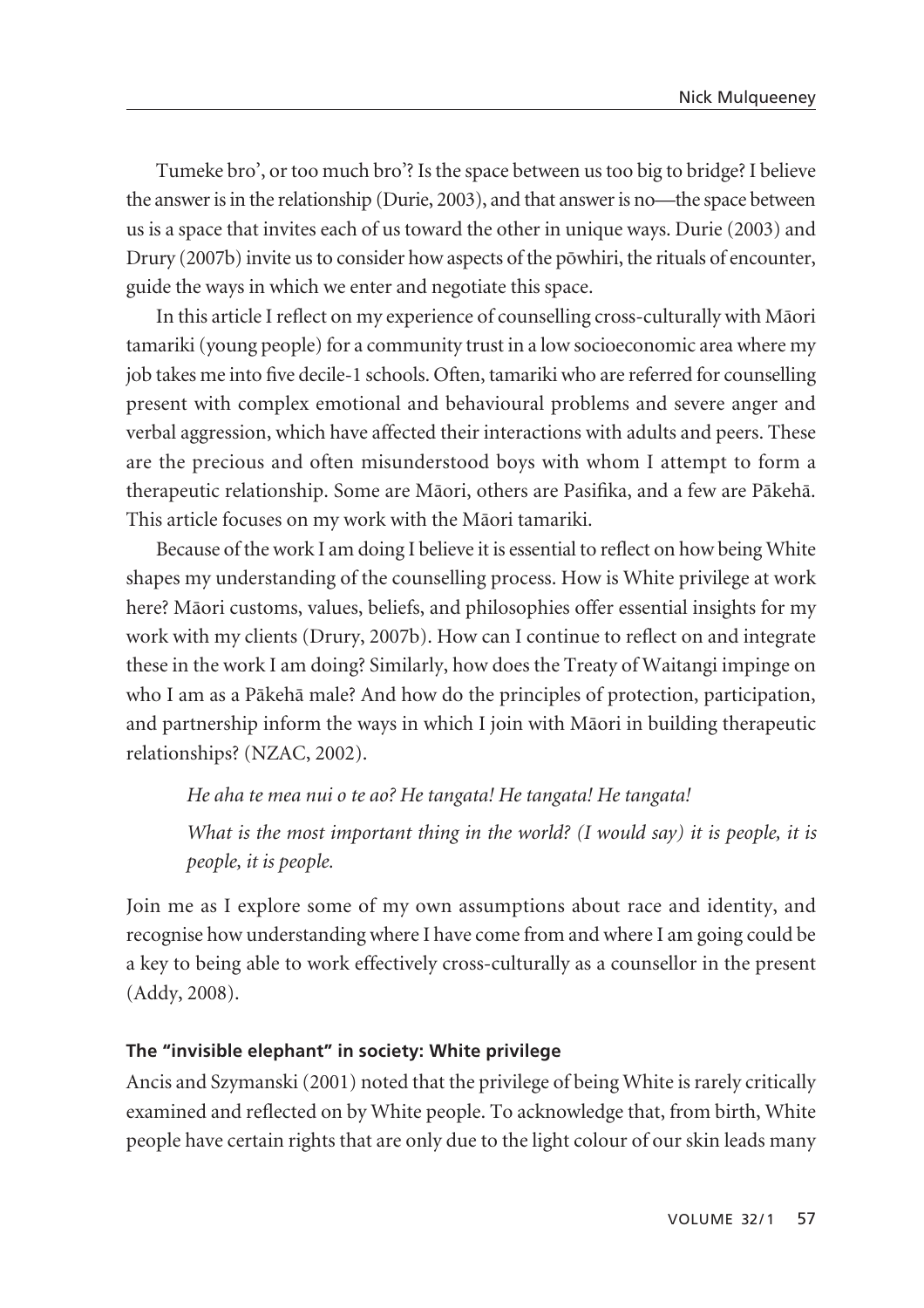to react with feelings of defensiveness, discomfort, denial, and anger (Addy, 2008). To be White means that we often assume we speak on behalf of humanity, yet when a different race speaks they are often seen as speaking for their race or community, and not for humanity in general. An example of this would be when Don Brash, former leader of the ACT Party, spoke of one rule for all people regardless of race. Whether or not he had consulted "all" people seemed to be secondary to his assumption that he was able and entitled to speak for all. Yet when the Mäori Party's Dr Pita Sharples speaks, people tend to hear him speaking only for Mäori.

The privileges of being White are said to be so ingrained in White culture that they are often invisible and unacknowledged by White people (Akamatsu, 2002). A study by Ancis and Szymanski (2001) assessing the awareness of White privilege among White counsellor trainees found that most had only a limited awareness of how being White often leads to a privileged and powerful position in society. Frequently, "whiteness is unquestioningly seen as the human norm, and race is something applied to non-white peoples" (Addy, 2008, p. 10).

When I was just beginning my role at the trust, I remember wondering at times why it seemed that I was asked a lot of questions as if I was an "expert," when my Mäori wähine (female) colleagues had a lot of experience and knowledge on the topics they were seeking answers about from me. Could it be White privilege subtly subverting our relationships? Possibly. However, a wise Mäori wahine broadened my view, percep tively noting that "Mäori often engage in circular conversations as a respectful way of connecting with people and to gauge where that person is coming from…The search for information is not always about finding out the best or most expert answer but simply to see if that person can be trusted to work alongside of and to work for and with Mäori."

Two questions are worth reflecting on, however: "Can I be wrongly elevated simply due to my colour?" and "Do I contribute negatively to this myself?" I would have to say that if White privilege exists, and I believe it does, the answer to both is yes.

#### **The 'invisible' elephant from Aotearoa New Zealand's past**

When we reflect on New Zealand's colonial history, Mäori have been required to fit in to White or Päkehä culture and systems in areas such as education, health care, and justice (Addy, 2008). Päkehä encouraged this one way, or "White way," of living together that rejected Mäori language, customs, and beliefs, leading to *anything* Mäori being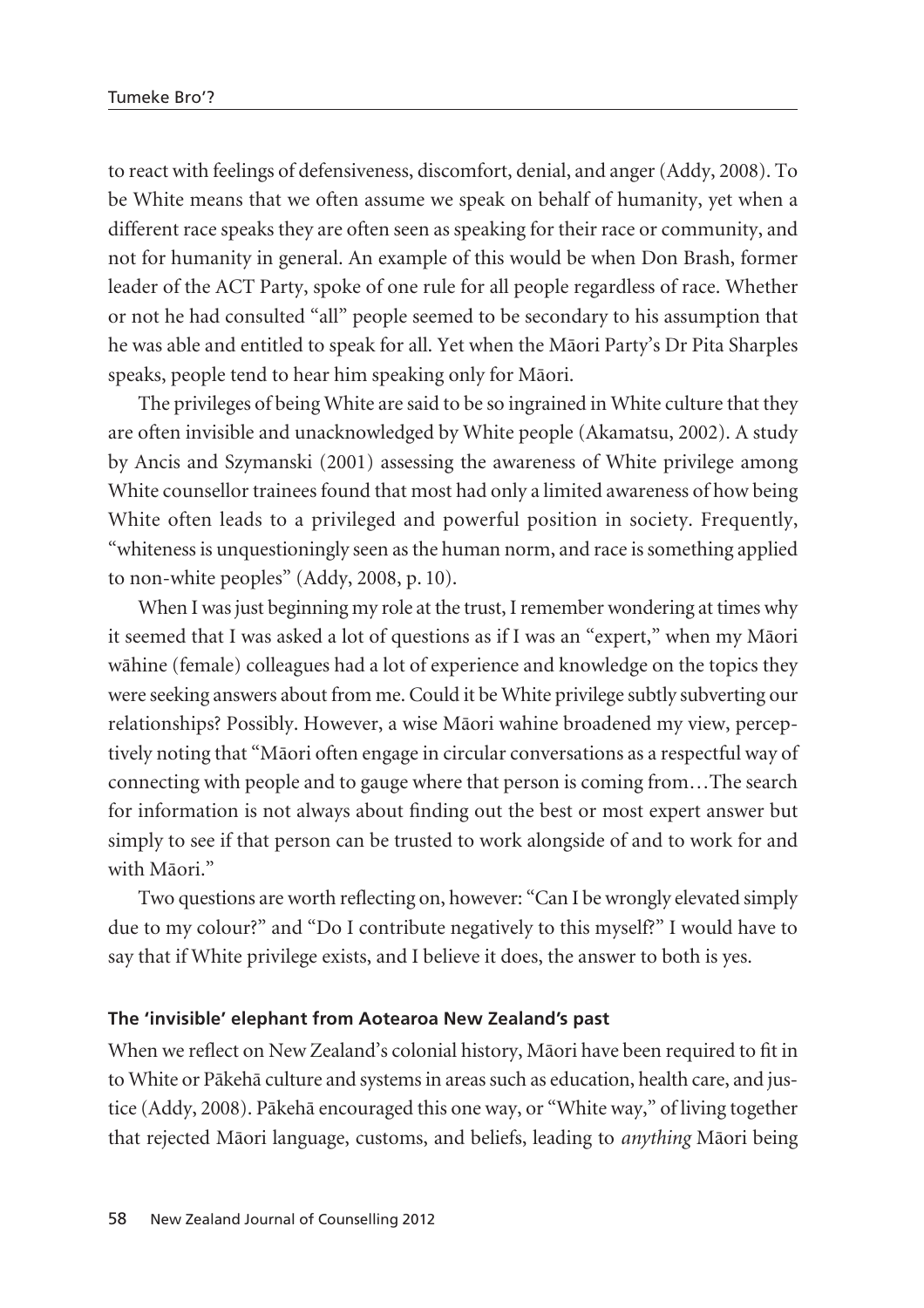seen as inferior to *everything* European (Consedine & Consedine, 2005, as cited in Addy, 2008). As a consequence of colonisation, Mäori account for a disproportionately high number of people who are unemployed, incarcerated, and suffering from poor health (Durie, 2003; O'Connor & Macfarlane, 2002). As Durie (2003) has pointed out, Mäori need to be able to live as Mäori, which means access to language, tikanga (traditional customs), marae (the meeting area or focal point of whänau or iwi), land, whänau (family), and iwi (tribe), and not as Päkehä. Similarly, in a dialogue on tikanga and ethics (Lang & Katene, 2007), Kahuwaero Katene says that in "the past Maori have been encouraged to define themselves in Pakeha terms. The requirement for Maori has been to become bicultural, which has meant being bilingual at home and school, and bi-national as Aotearoa and New Zealand" (p. 38). Durie (2003) observed that after World War II, when Mäori families moved from rural New Zealand into the cities in search of higher pay and subsidised housing, Mäori instead became a new class of urban dwellers—poor, unhealthy, more at risk of committing crime, achieving poorer results at school, and living in substandard housing. Thus, one result of the urbanisation of Mäori was the continuation of Mäori being encouraged to define themselves in Päkehä terms, so that "being Mäori was measured more by deficits in comparison to Päkehä middle class than by any notion of a secure Mäori identity" (p. 91).

From an educational view, Drury (2007b) pointed out that he has encountered a number of Mäori practitioners struggling to fit their knowledge of Mäori into non-Mäori paradigms learnt while studying for a qualification. Waldegrave (1998) and Drury have both ironically observed that indigenous people wanting to work in the helping professions can be required to leave their own people and values to study under people with different values in order to gain a qualification so that they can go back and work with their own people. Waldegrave has warned that this type of learning process could disable indigenous, cultural "insiders" in their work to help their own people. O'Connor and Macfarlane (2002) pointed out, however, that Mäori values of respect for other ways of knowing and bridging across cultures can guide us in how to be open and respectful of difference. They identified three values:

*The first of these is tika or justice, the plea for cultures to "listen" to each other and hear each other's voices. The second is pono, which refers to affirming the integrity of traditional, as well as contemporary, knowledge. Finally there is aroha, that concept which has depth and scope in abundance, but with a central core referred to as acceptance and compassion.* (p. 232)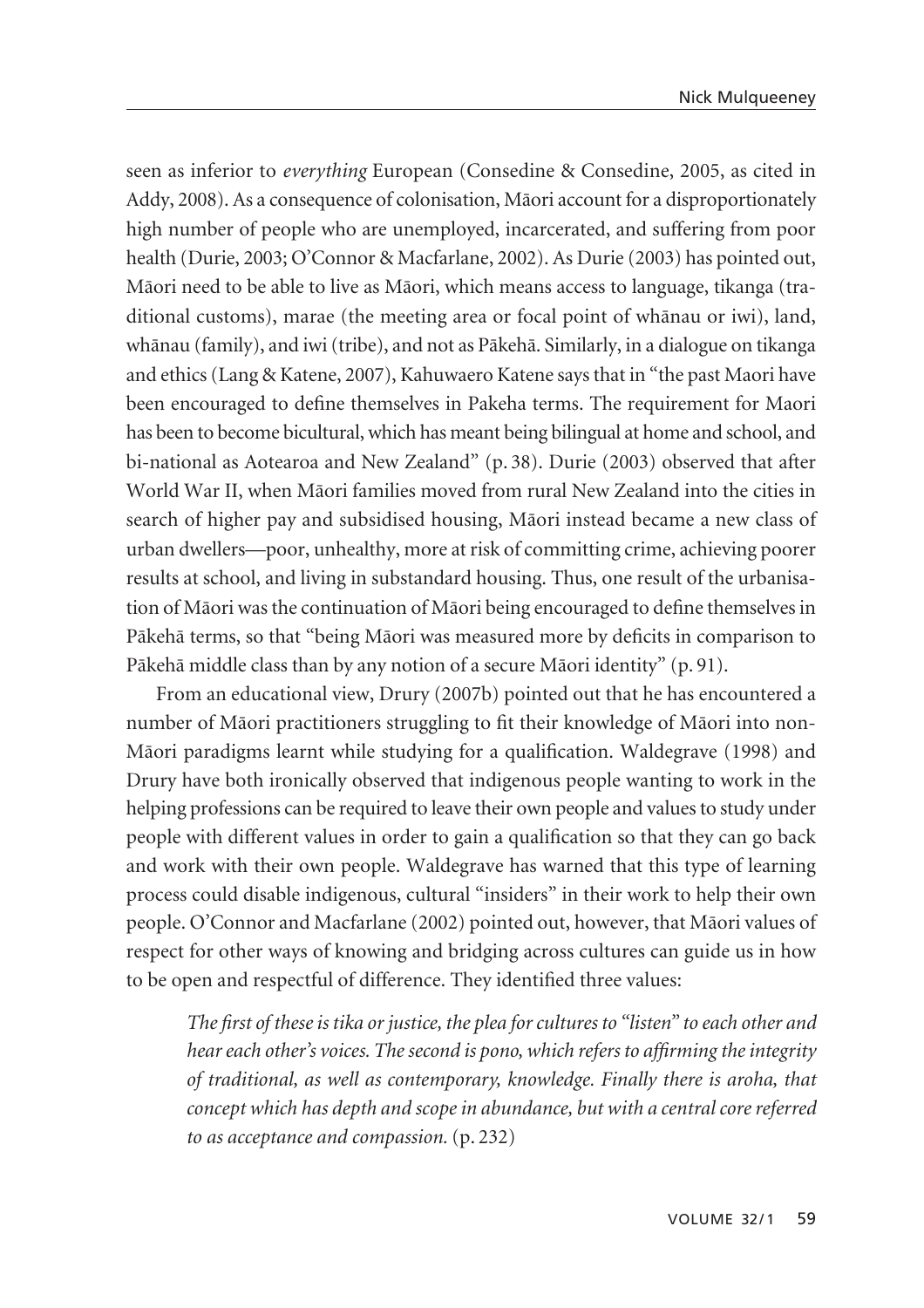#### **The 'invisible' elephant in the counselling room**

In light of what we have reflected on so far, the question becomes "How does White privilege affect the counselling process cross-culturally?" Wiggins Frame and Braun Williams (2005) point out that many counsellors and counsellor educators have underestimated the reality of White privilege in the profession, suggesting that this has resulted in unintentional racism. They observe that such counsellors and educators are "hampered by their own Eurocentric and monocultural positions" (p. 172).

One example of my being "hampered" by my Whiteness occurred during an art therapy session with one of my Mäori tamariki clients. He had previously done some great art work about his heart being bigger and stronger than the monster, his anger, concluding that "his heart always wins." In this session, however, I had invited him to draw whatever he wanted to. He liked this freedom and proceeded to draw the land, the sea, and the beach. I noticed that he had really focused in on what he was creating, so I chose to sit back and not ask any questions. After some time, he said, "Finished." I looked at his picture and asked him if there was anything he wanted to share about it. He replied, "Nah, not really." I remember thinking at the time that maybe he just drew nothing in particular and I questioned myself about whether I was trying to read too much into it. I decided to ask him if there were any words he would like to write down on it that described the picture. He wrote "Peaceful." At the time I thought it was a connection to his past drawing of his heart winning and peace being restored, but there was so much more there. Now that I am aware of the strong connection of land and sea to Mäori identity (Durie, 2003), I can see in hindsight that he was connecting and processing at a level I couldn't fully appreciate due to my lack of awareness. I also missed an opportunity to assist him in strengthening and exploring his unique connection to the land and the sea, and the meanings that this peaceful place held for him, representing much more than I first thought. As Durie (2003) has reminded us, most Western counselling theories presume that insight is achieved through looking inwards and probing memories, attitudes, and thoughts, whereas Mäori belief is that this is achieved by looking outwards through the relationships we have with the whänau, marae, land, and wider society.

#### **White paua—addressing the power differential**

The subtle and invisible work of White privilege, unintentional racism, and ethno centrism can sabotage therapeutic relationships. Addy (2008) noted that when you add these elements to the position of power that a counsellor already occupies in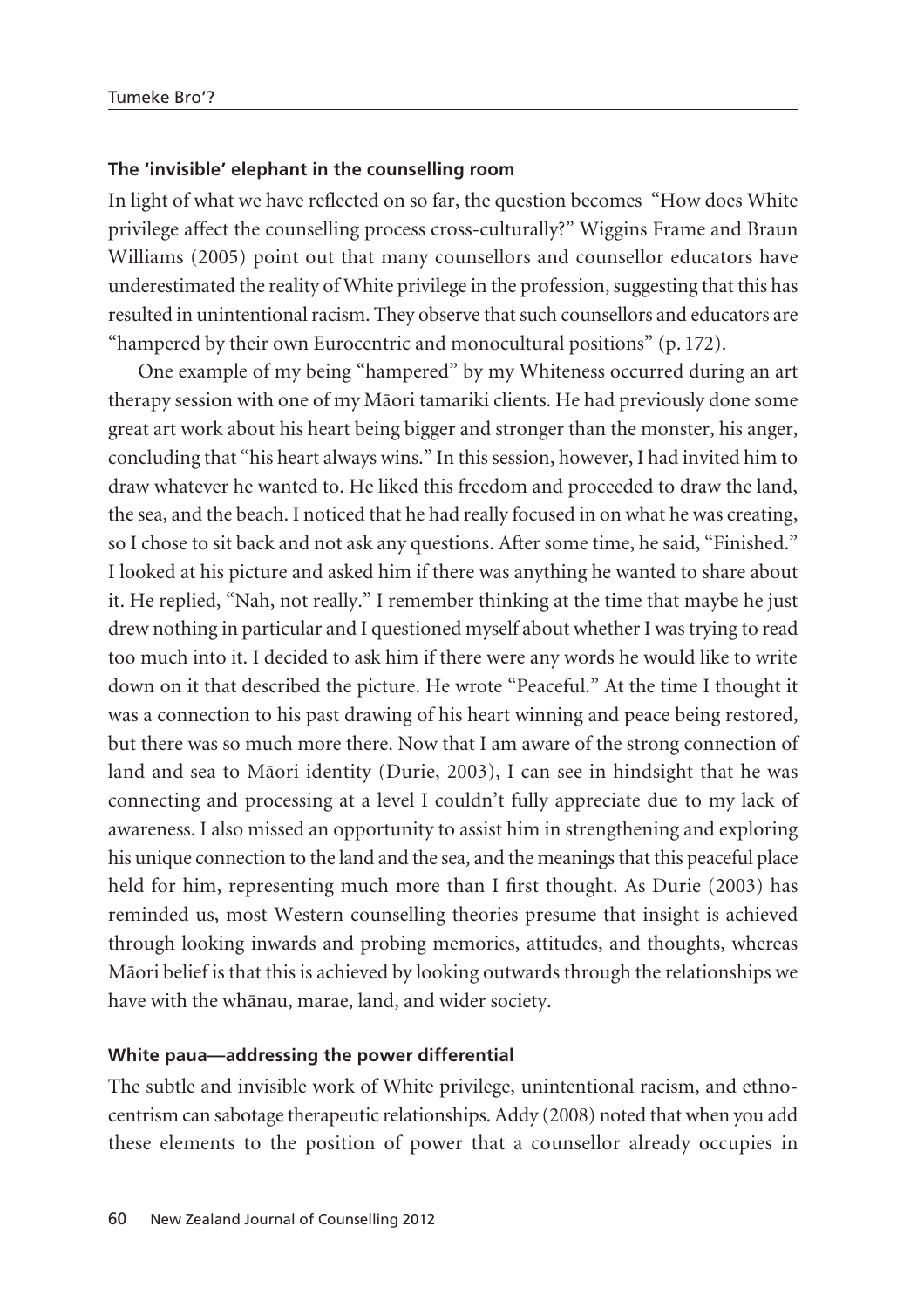counselling relationships, you have a power differential that can obstruct a counsellor's ability to work effectively cross-culturally. In my work with Mäori tamariki, I am sensitive to the way in which my Whiteness positions me in the eyes of the young people while we are negotiating our relationships. Their comments often reflect assumptions about socioeconomic differences: that because I am White I am rich, have had an easy life, have expensive clothes, drive nice cars, and don't go hungry.

One technique I use to try to diminish the power differential between us and challenge some of their assumptions is to hand over the question-asking to them. This process takes into consideration the notion of "time, space, boundaries and circularity to the counselling process" (Durie, 2007, p. 6). They can ask me anything they want and I will answer them. For example, a young client kept asking me what I ate, what I did at home, and how I grew up, making assumptions that I "had it sweet" by actually answering some of his questions on my behalf with the famous "I bet you had…I bet you didn't have to…" As I answered his various questions, I was aware that even though we seemed to live in different worlds—he had 15 people in his house and I have four; he babysits his cousin's kids while being a kid himself, while I am learning how to care for my wife and my new baby girl; he eats KFC every night and I haven't had it for three years (okay, one year)—many of my life experiences were similar to his. These include parents being divorced, alcohol abuse, living in state housing, feeling sad, and feeling alone.

As he asked more questions, I began to see that he was evaluating my answers in relation to his own experiences. In his own way he was applying the notion of *tapu*, or assessing risk, and whether our relationship could be *noa*, or safe, for him (Durie, 2010). Once he began to become aware that I too had parts of a story that resonated with his, he could see that he was not alone in this and that here was someone who, in some way, understood parts of his story in a way he hadn't thought possible just minutes before. In this manner, space, time, and boundaries were respectfully negotiated by each of us on our own terms. Our conversation also encouraged and respected the centrifugal direction of psychological energy by encouraging a "type of communication that alludes to but does not necessarily focus on a detailed point" (Durie, 2007, p. 6).

#### **Paiheretia or the relational approach to counselling**

A Mäori-centred approach to counselling as defined by Durie (2003) puts greater importance on the relational aspect of counselling, as opposed to the focus from most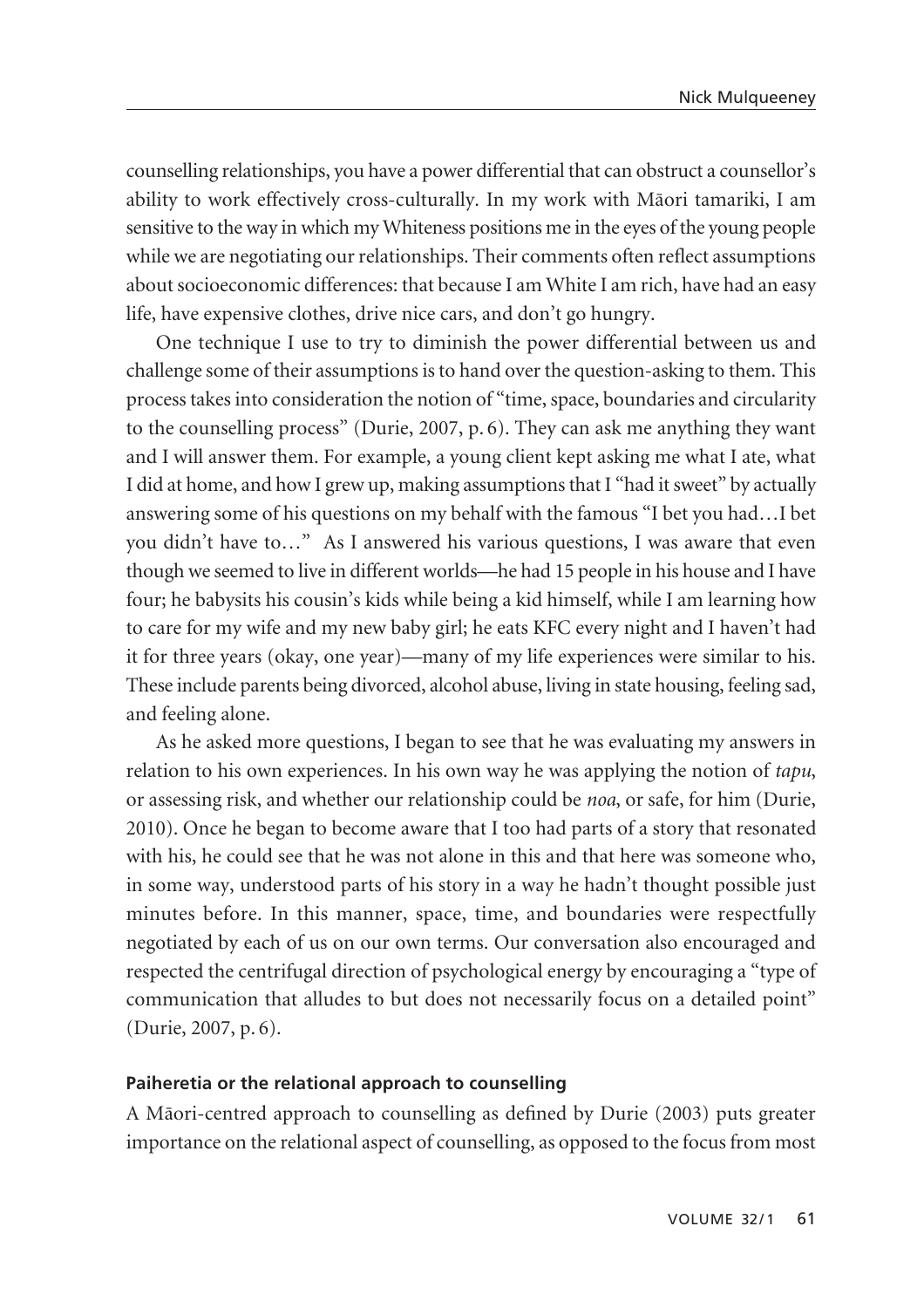mainstream therapies on overcoming a particular problem, either behavioural or emotional, by acquiring a particular set of skills. This latter focus is seen "to be inwards and downwards, to the relative exclusion of the wider world and often with inadequate recognition of culture as a force for change" (p. 48). Paiheretia, or relational therapy, takes into account the four fields of experience: physical, social, mental, and spiritual. The focus of paiheretia is to "develop a secure cultural identity, establish balanced relationships with whanau and society, and achieve a sense of reciprocity with the wider social and physical environments" (p. 50). As Durie explained, this relational focus reflects the Mäori belief that awareness, knowledge and personal understanding develop from outside the individual as opposed to from within.

#### **Insights from the pöwhiri process**

Being familiar with the pöwhiri process is fundamental for non-Mäori counsellors in building relationship and enhancing the working alliance with Mäori clients. The following seven steps to the pöwhiri are summarised and adapted from Drury (2007b).

*Mihi:* The forming of the therapeutic relationship. We discuss the reason for our meeting, focus on strengths by acknowledging the client's mana, and attempt to have equal standing so that no one is overpowered by the other. The application of *tapu* and *noa* to the relationship negotiations begin here, either consciously or unconsciously (Durie, 2010).

*Karakia:* Being open to the divine. Humility by both people in the relationship fosters opportunity for both to experience a transcendence beyond their own egos and to welcome the "yet to be known" about the self and each other.

*Whakapuaki:* Bringing that which was not visible into a place where it can be known. The counsellor is encouraged to share his or her responses to the client's stories, creating a relationship that fosters the possibility for each to be changed by the other.

*Whakatangi:* Emotional shift or expression. Through the sharing and retelling of stories by the client, and the counsellor's own response to what has been shared, both are affected by the process and are now, in some way, different from who they were before.

*Whakarata:* The act of physical contact. Normally this can be through a hongi, the shaking of hands, or a kiss. With my Mäori tamariki, we normally high-five.

*Whakaora:* Restoring wholeness, and reflecting on how new ways of being might be enacted in relationships with others and the wider community. Both the counsellor and the client can share what these changes mean for them now from their unique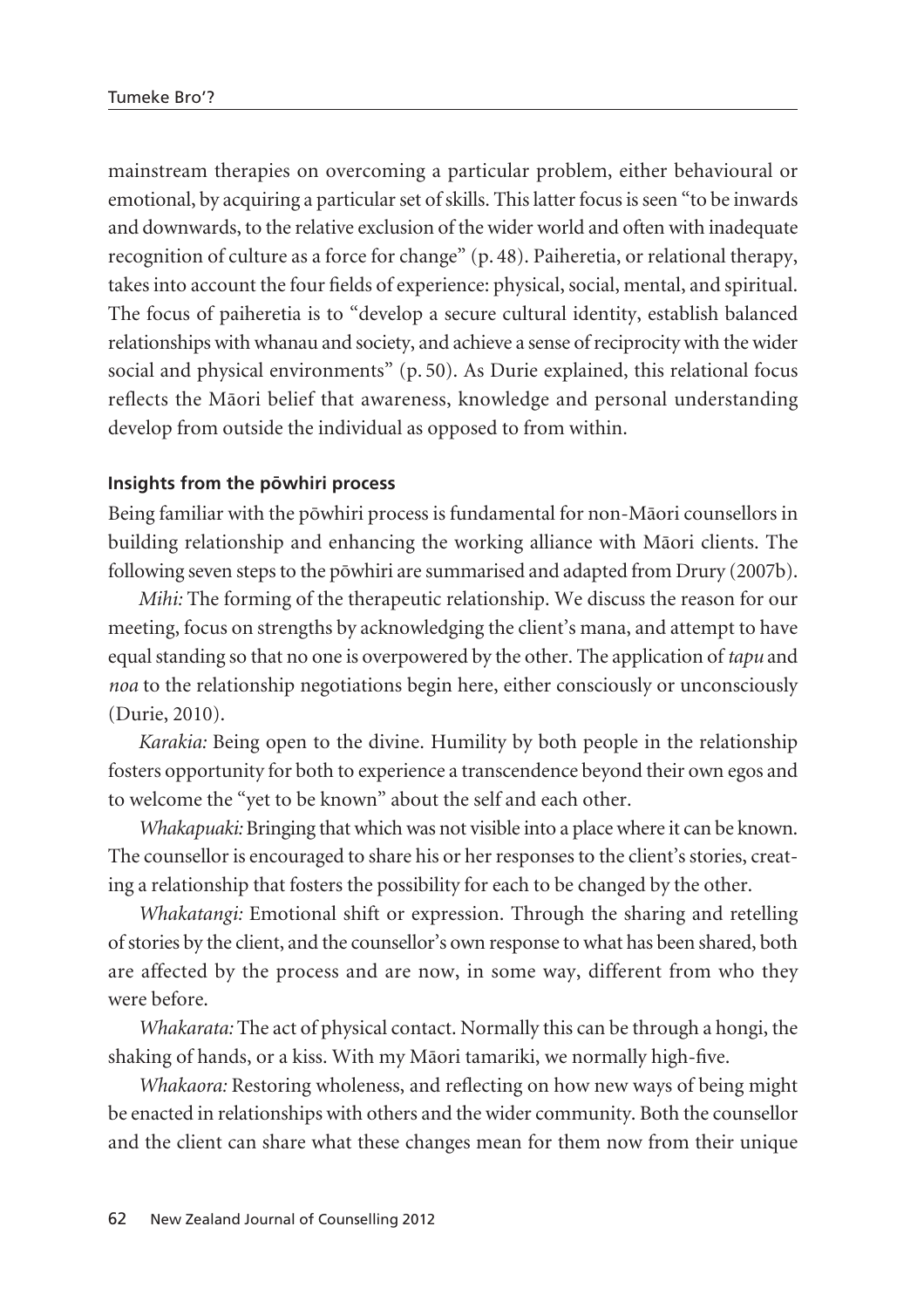perspectives. There is also an opportunity to reflect on those who have gone before us and their awareness of holistic ways of being. As O'Connor and Macfarlane (2002) observed, for "Maori, the past is inextricably woven into the present and future, and departed ancestors (tipuna) remain present in spirit (wairua) (Doig, 1989, p. 17), available to provide psychological and spiritual nurturance and guidance" (p. 225). I have often heard tamariki speak the words of beloved papas and grandmas from the past, nurturing and guiding their grandchildren in the present.

*Whakaotinga:* "A covenant of maintaining the new way of being beyond this powhiri" (Drury, 2007, p. 16). The concepts of mutuality and reciprocity between client and counsellor are fostered and point to the celebration of changes that have occurred. This can lead to the sharing of a meal, which I have often done with some of my Mäori tamariki in our last session before the term break. We reflect on our time together, what we have learnt about ourselves, each other, and the world, and celebrate the relationship we have with each of these.

#### **The Treaty of Waitangi and how I view myself as Päkehä**

Snedden (2005) noted that it was the Mäori Land Court Judge Eddie Durie who "first described Pakeha as tangata Tiriti—those who belong to the land by right of the Treaty" (p. 59). Mäori, on the other hand, are tangata whenua, the original people of the land, and belong to the land because of this (Drury, 2007b). "Durie argues that as a Bill of Rights for both Maori and Pakeha, the Treaty places obligations upon both parties to form a partnership that benefits the community" (Drury, 2007b, p. 9). As Snedden (2005) rightly reminds us, it's Päkehä's treaty too. This is a point that I need to reflect on further as a New Zealander—that I belong to the land by right of the Treaty and that I am obligated to form a partnership with Mäori that benefits the community. The NZAC *Code of Ethics* (2002) also charges counsellors with the responsibility of understanding and acting on the Treaty principles of protection, participation, and partnership with Mäori. Undertaking more research and reflection on the Treaty and how I might better reflect these principles in my work as a counsellor—and as a Päkehä New Zealander in the 21st century—is part of a continual, reflexive process of exploration, reflection, understanding, and action. As Addy (2008) noted, "Culturally sensitive counsellors have a set of attitudes and beliefs that grow out of self-awareness, a sense of self as a cultural being, and insight into the dynamics of their own cultural realities" (p. 18). I agree wholeheartedly with those who argue that, similar to Mäori, Päkehä need to know: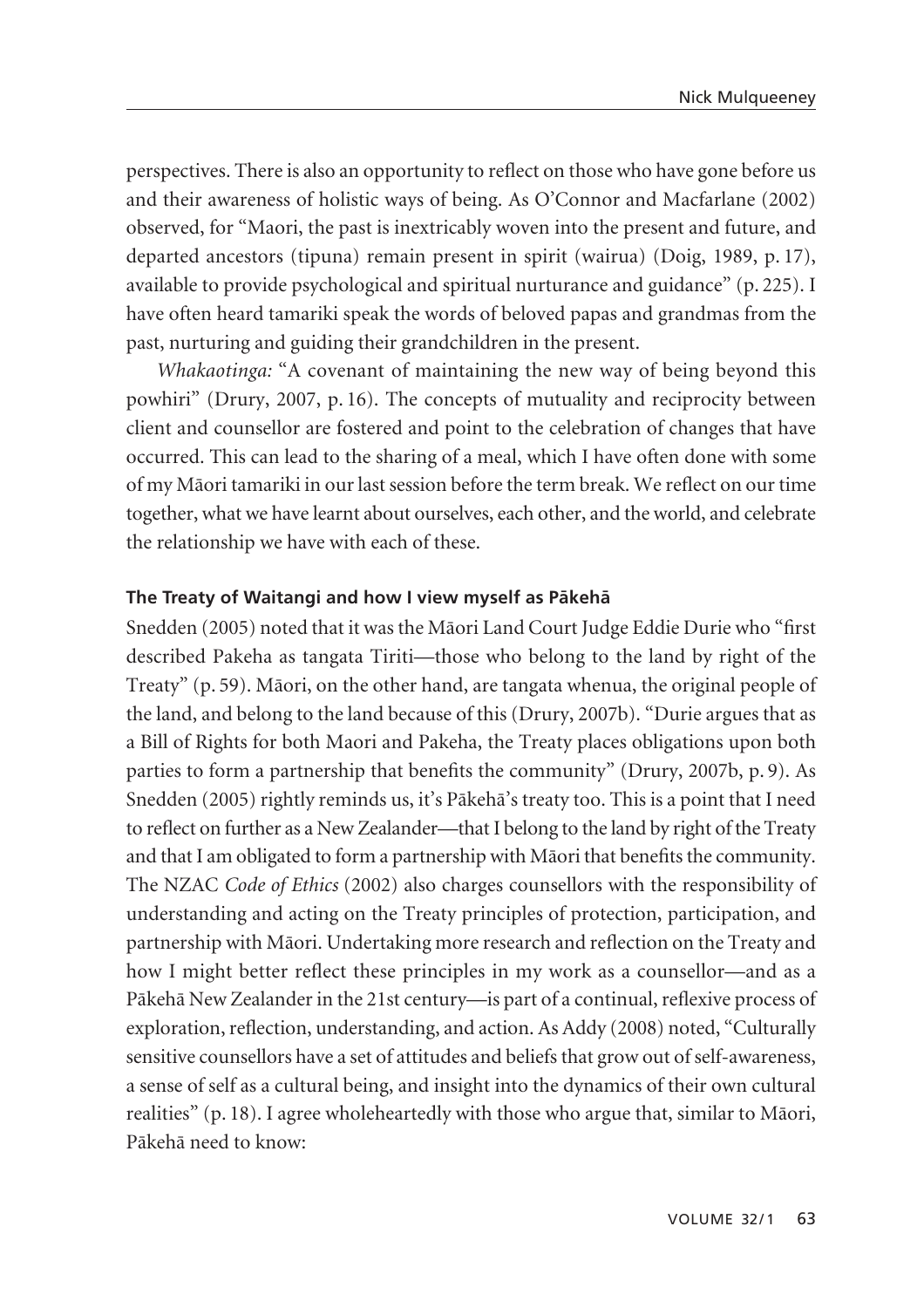*where you come from, who you belong to, what your history is, what your reflexes are, what are the ways that your family does things, how do they do death, how do they celebrate birth, how do they experience all these various things, and the particular impacts of historical events on their culture.* (Tamasese & Waldegrave, 2003, p. 137, as cited in Addy, 2008, p. 18)

Self-reflective questioning may encourage practitioners to develop a "respectful curiosity and joint process of enquiry that is less likely to privilege one culture over another" (Akamatsu, 2002, p. 51). A narrative question that I have adapted from Akamatsu is "How has being a Päkehä male with blood lines from Ireland and Norfolk Island shaped me as a counsellor?" The short answer is: significantly. A few years ago my wife and I were travelling in Ireland. As we drove around the country I found that I had a strong connection to the land and to the Guinness. One experience that stands out vividly was that when we arrived at the Giant's Causeway in Northern Ireland I felt as if I had been there before, even though it was my first visit. As I stood on the causeway, memories of my poppa and his family flooded my mind and entered into the present with me. I went and grabbed some flowers and did an impromptu remembrance service for my poppa, throwing the flowers into the sea and saying a prayer. My wife recorded this, and on our return to New Zealand I showed it to my gran, Poppa's wife. Gran and I were in tears as we shared the moment together, reconnecting with the memories of my poppa who had gone before us, and the way he continues to guide us in the present by the way he lived, how he treated us, and his care for others.

Similarly, when I reflect on my connection to Norfolk Island, themes of adventure, resilience, and the Pacific way of life provide insights into my view of myself. Firstly, my gran has lovely dark skin due to her Tahitian blood. Consequently, she suffered from racism growing up. Hearing these stories has given me a heart for speaking up against injustices toward people, especially when based on colour. I also see her resilience, her love of family, the need for adventure, and a natural respect for Pacific cultures as values and principles that I live my life by now. As Lee (2006) maintains, "knowledge of oneself in relation to cultural heritage can produce a strong identification with one's people, and helps to bring a deeper feeling of belonging and meaning in life" (as cited in Addy, 2008, p. 18). Understanding where I come from has been, and continues to be, a key factor in being able to form effective therapeutic relationships with Mäori tamariki as a counsellor.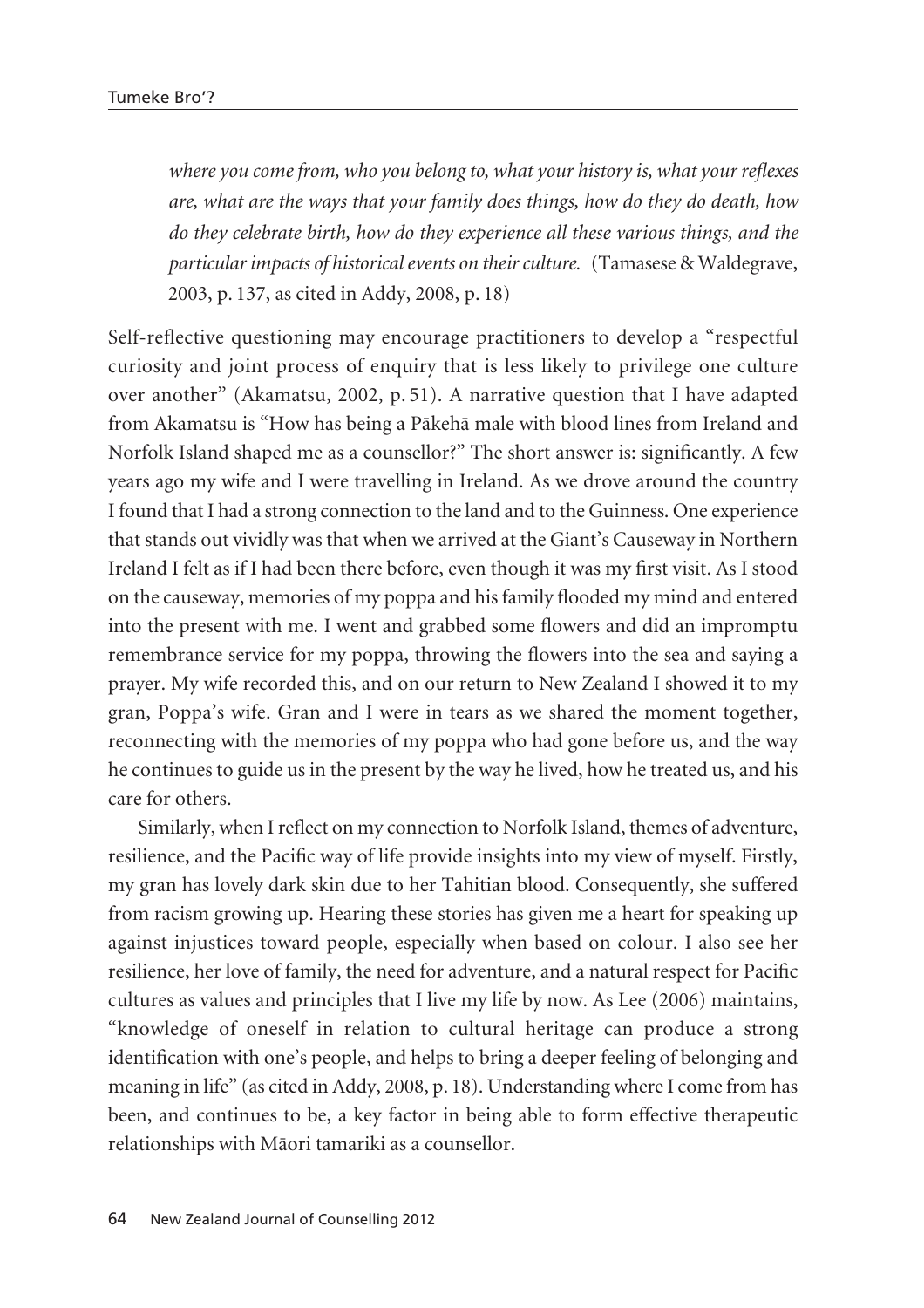### **Concluding thoughts**

We return then to the question at the start of this essay: tumeke bro'? or too much bro'? Is the space between the Mäori tamariki I work with and myself too big to bridge? The answer lies in the relationship and that answer is no. The space between us can be the space that invites each of us toward the other when Mäori worldviews, beliefs and ways of being are respected, valued and embraced, and when I know who I am—a Päkehä New Zealander who is proud of my blood lines from Ireland and Norfolk Island—and how this affects the way I relate to others different from me.

## *Some personal implications for professional development and further research*

**Marae experience—**in light of this reflection I look forward to spending a night on a marae. Reading about the pöwhiri and how it can assist me in negotiating relationships is one thing; experiencing it in the context of a marae is another.

**Learning te teo Mäori—**although the counselling sessions with my tamariki clients are in English, integrating Mäori terms and images more regularly and intentionally could deepen the possibilities of relationship building through modelling a respect for the language and culture. I am not sure whether I can really say I genuinely respect Mäori culture without making an effort to learn the language.

**Treaty obligations and social justice—**Keddell (2007) states that the Treaty of Waitangi provides a constitutional imperative for Mäori values and concepts to be included within legislative frameworks. In what way can I advocate publicly for the rights of Mäori tamariki and their whänau when this process seems to be ignored or overlooked? I need to reflect more on the ways in which the Treaty of Waitangi and NZAC's commitment to partnership are expressed through my work as a counsellor with my clients and what I advocate for publicly on a national political level (Crocket, 2009; Te Wiata, Crocket, Woolf, & Mika, 2011).

**Collaborative supervision—**a possibility is to find a Mäori advisor to spend time with who can join me in the process of careful reflection and support. Reading articles is one thing; time together talking, listening, thinking, questioning, learning, and laughing person-to-person is another.

**Effective resources for evaluating counselling effectiveness designed in collaboration with Mäori tamariki for Mäori tamariki**—Houkamau and Sibley (2010) aimed to create a culturally appropriate multidimensional model of Mäori identity and cultural engagement as a therapeutic tool, because of the need they saw for "more detailed empirical research and theory on Maori identity" (p. 23). Drury's (2007a) Kaupapa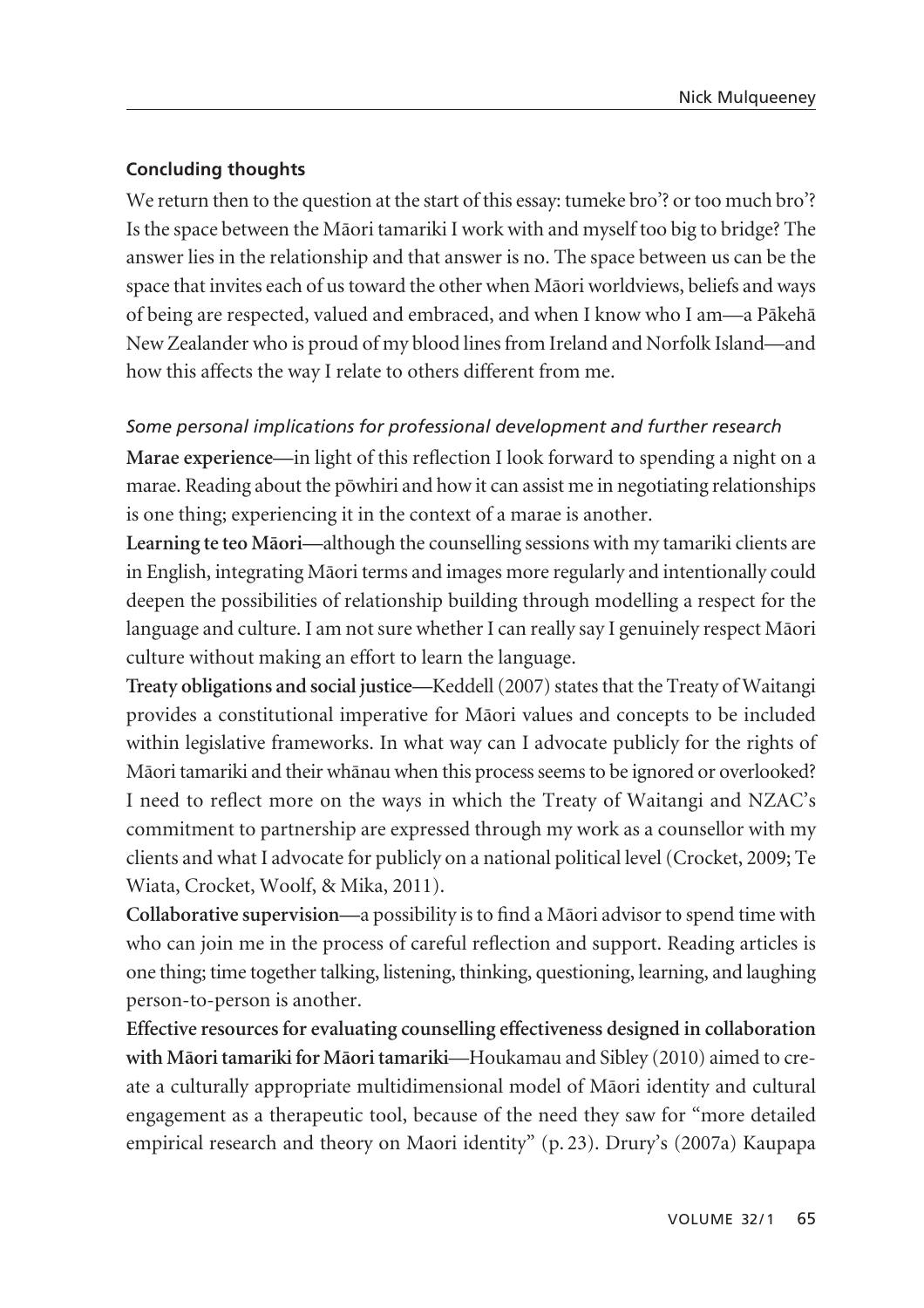Outcome Rating Scale, which monitors client progress and the alliance from the view of the client, is another tool that has proven successful. Further research and collaboration with Mäori tamariki on adapting these for use with Mäori children could be of value. Similarly, the development of session outcome scales and tools that are designed by Mäori young people based on their understanding of the counselling process is worth exploring. This is a conversation I am starting with the tamariki I see at present.

After all, who is the counselling for? It is not for us. And shouldn't our clients have a sense of control over what their therapeutic pathway might look like? I for one say yes, and so do the tamariki I ask when they are given a voice.

#### References

- Addy, N. (2008). White privilege and cultural racism: Effects on the counselling process. *New Zealand Journal of Counselling, 28*(1), 10–23.
- Akamatsu, N. (2002). Cultural racism: The air we breathe. *International Journal of Narrative Therapy and Community Work, 4*, 48–51.
- Ancis, J. R., & Szymanski, D. M. (2001). Awareness of white privilege among white counseling trainees. *Counseling Psychologist 29*(4), 548–569.
- Crocket, A. (2009). Interpreting "Partnership" as a core value: Some implications of the Treaty of Waitangi for the NZAC code of ethics. *New Zealand Journal of Counselling, 29,* (2), 61–72.
- Drury, N. (2007a). The Kaupapa Outcome Rating Scale. *New Zealand Journal of Counselling, 27*(1), 21–32.
- Drury, N. (2007b). A powhiri poutama approach to therapy. *New Zealand Journal of Counselling, 27*(1), 9–20.
- Durie, M. (2003). *Nga kahui pou: Launching Maori futures*. Wellington, New Zealand: Huia.
- Durie, M. (2007). Counselling Mäori: Marae encounters as a basis for understanding and building relationships. *New Zealand Journal of Counselling, 27*(1), 1–8.
- Durie M. (2010, May). *Therapeutic interventions.* Paper presented at NZCCA conference, Wellington, New Zealand.
- Houkamau, C. A., & Sibley, C. G. (2010). The multi-dimensional model of Maori identity and cultural engagement. *New Zealand Journal of Psychology, 39*(1), 8–28.
- Keddell, E. (2007). Cultural identity and the Children, Young Persons and their Families Act 1989: Ideology, policy and practice. *Social Policy Journal of New Zealand, 32*, 49–71.
- Lang, S. K. W., & Katene, K. (2007). Tikanga and ethics: A dialogical encounter of two cultures. *New Zealand Journal of Counselling, 27*(1), 33–42.
- New Zealand Association of Counsellors. (2002). *Code of ethics: A framework for ethical practice.* Retrieved from www.nzac.org.nz/ethicscode.html